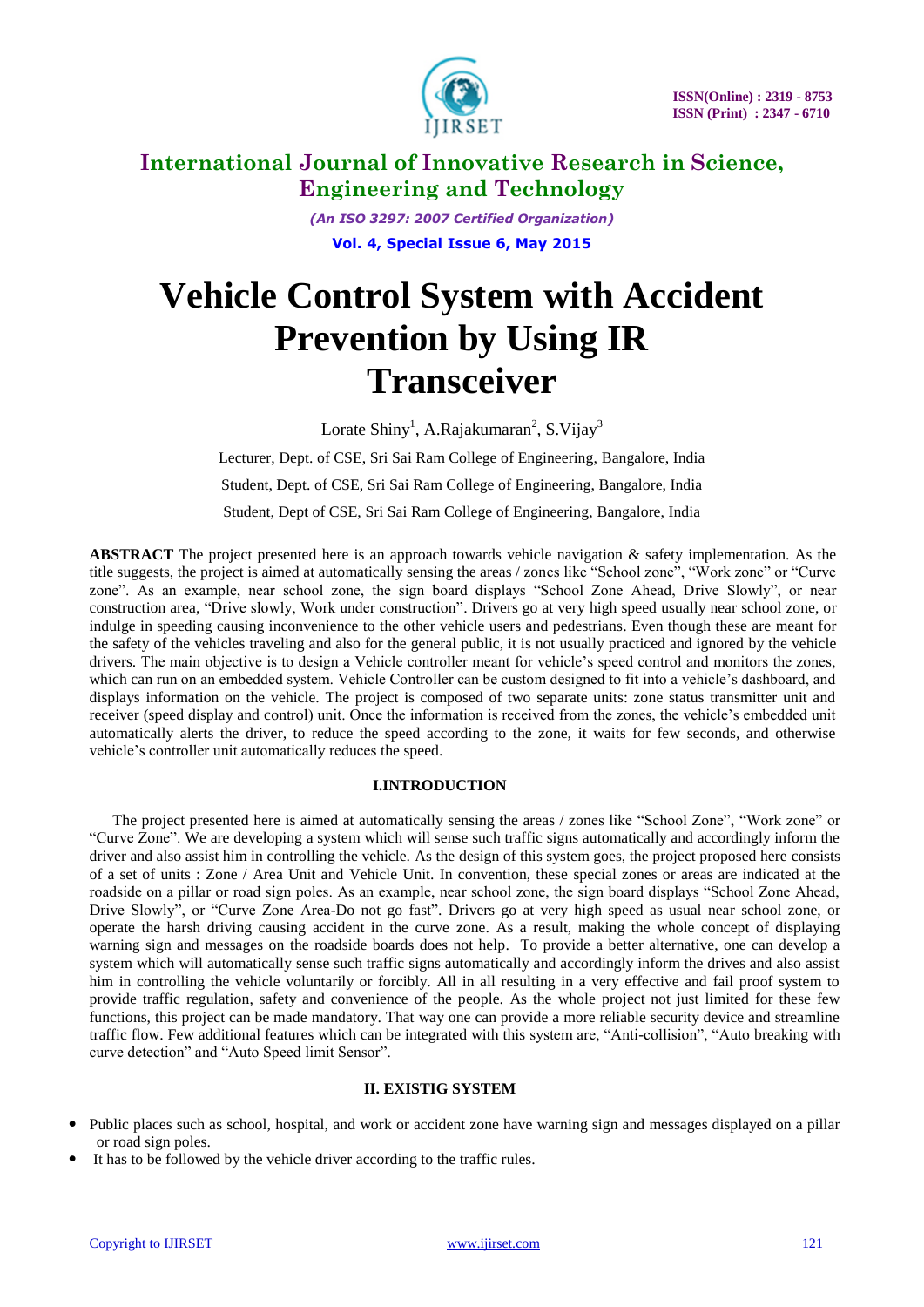

*(An ISO 3297: 2007 Certified Organization)*

### **Vol. 4, Special Issue 6, May 2015**

#### **1.1 Disadvantage:**

- The driver might not be aware about the sign or intentionally doesn't follow.
- It results in violation of the rule and occasionally in accident.

#### **III. PROPOSED SYSTEM**

- A system that detects the particular zone and according the action are being carried out.
- The project proposed here consists of a set of units are
- 1. Zone / Area Unit.
- 2. Vehicle Unit
- Zone unit transmit the signal according to the traffic sign and vehicle unit perform the appropriate actions.

#### **2.1 Advantage:**

- Speed of the vehicle is controlled and accident is prevented.
- Features that are integrated with this system are:
	- 1) Auto-Breaking with Anti collision
	- 2) Auto Speed Limit control
	- 3) Curve detection.

#### **IV. BLOCK DIAGRAM**



Fig1:Speed reduction and curve detection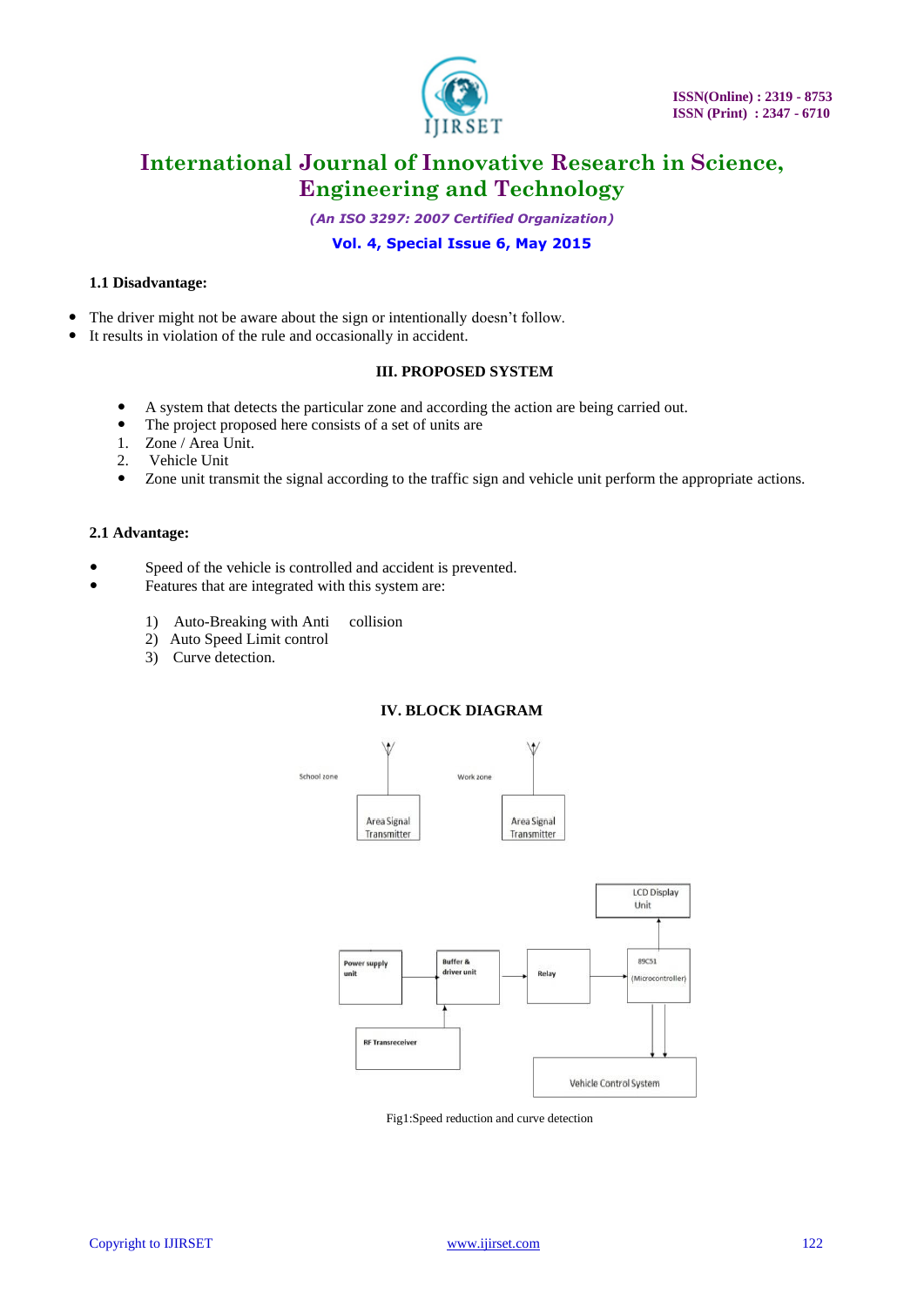

*(An ISO 3297: 2007 Certified Organization)* **Vol. 4, Special Issue 6, May 2015**



Fig2: Collision avoidance

#### **V. WORKING**

 The modules in the project are: RF transmitter and Receiver modules for establishing wireless communication, microcontroller for overall functioning and control and vehicle control system for the movement controller, IR transreceiver and sensor for collision avoidance. The controlling device of the whole system is a Microcontroller to which RF receiver module; DC motors are interfaced through a motor driver. The Microcontroller checks the data with the program embedded in it and performs appropriate actions on the electric DC motors. The Microcontroller is programmed using Embedded C language. Whenever the vehicle is within the transmitter zone, the vehicle speed is controlled by receiving the signal, i.e. every time the vehicle speed is decreased by some cutoff and kept constant until the vehicle moves out of the transmitter zone, and then the vehicle can get accelerated by itself. The IR sensor detects if any other vehicle is increasing its speed and the distance between the vehicles is to be maintained and controlled. If the distance is reduced, collision might occur then the information is send to Microcontroller. Microcontroller interacts with motors through driver IC to take appropriate directions to prevent accidents.

#### **VI.METHODOLOGY**

 This "Smart Zone Sensing System with Accident Prevention" system works like this. Each monitoring zones are fitted with RF Transmitter units with unique Identity Code. All the vehicles must be fitted with RF Receiver and respective circuitry on their vehicle"s number plate. Display will be fitted on the dash board for visual representation of the alert messages sent by respective zone Transmitters.

The Radio Frequency Transmitter transmits the zone code to the receiving units. There are two zones in the present system: School Zone and Curve Zone. Each Transmitter carries its own frequency. The Radio Frequency Receiver receives the Zone Code transmitted by the Transmitter. According to the frequency of transmitter, here Transmitter respective output pins go high. The output is fed to Buffer. This unit provides unit gain amplification to the received Zone Code signal and drives the relay for further feeding. The output of Zone Code signal is fed to Microcontroller chip as input and gets Speed Limit commands from it and drives the two more blocks. If obstacle still comes near to vehicle then it must stop the vehicle automatically. It is possible to construct such system using one IR Transmitter and two IR Receivers. The system"s IR Transmitter and IR Receivers must be fitted in front of vehicle and system must be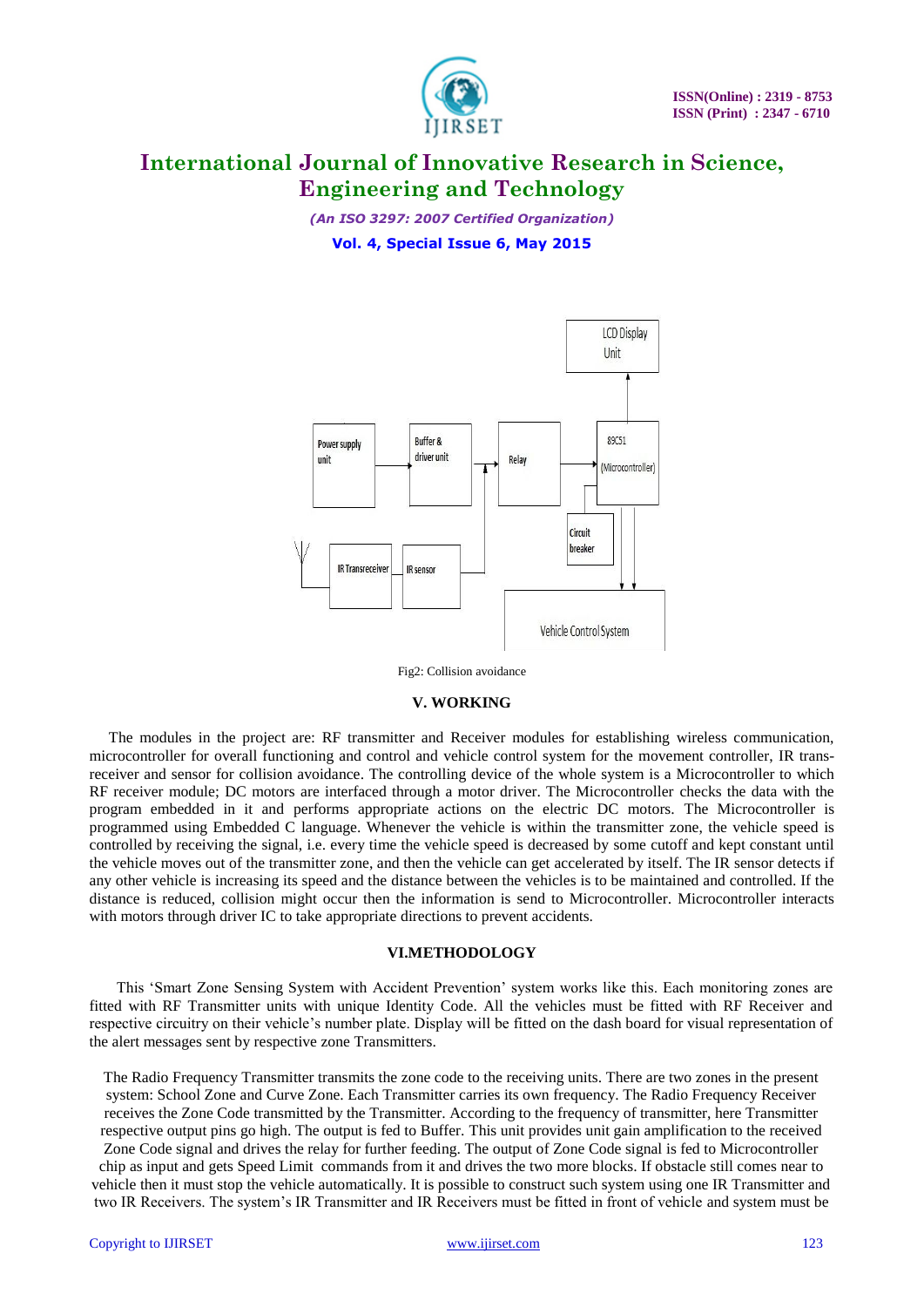

*(An ISO 3297: 2007 Certified Organization)*

### **Vol. 4, Special Issue 6, May 2015**

supplied with power only when vehicle starts moving. That means power supply line of the system must be in series with ignition key of vehicle, and when rider switches ON the ignition key vehicle starts and system comes into action.



Fig3: Flow chart for the system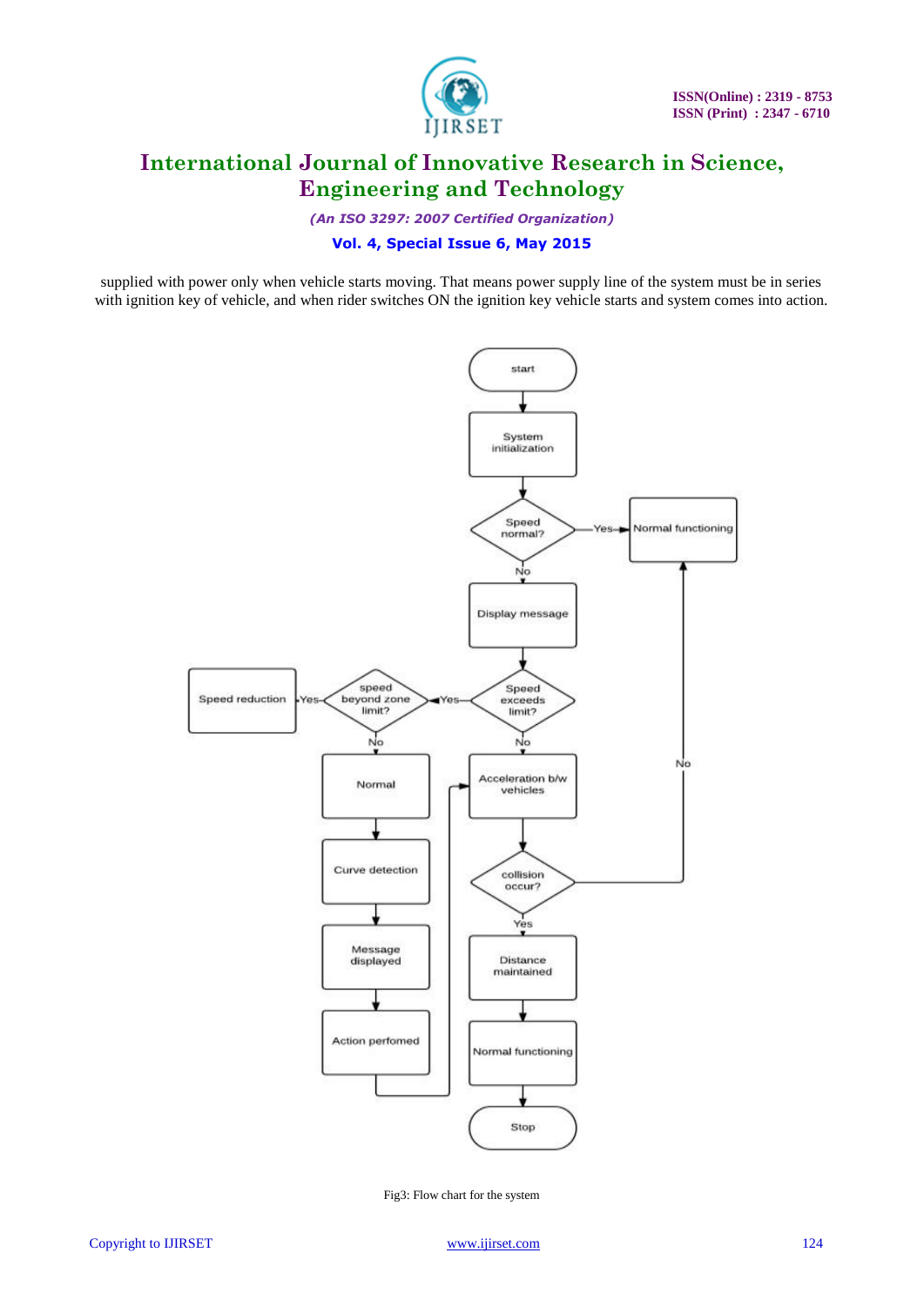

*(An ISO 3297: 2007 Certified Organization)* **Vol. 4, Special Issue 6, May 2015**



Fig 4:Sequence diagram

#### **VII.RESULT**

In this project we controlled the speed of a Vehicle in a School zone, Work Zone, Curve zone, Highway, U-turn. Prevent the accidents by detecting the collision distance and speed using IR sensor.

#### **VIII.CONCLUSION**

In this project we present heavy traffic zone accident preventions technique in the real world. It has been mainly designed in order to avoid accidents and to alert the drivers about the speed limits for safe travelling. It can be utilized in special areas with sudden sharp & high curve and thus accident are prevented in old bridges and Ghats section. It is used to control the speed of the vehicle in hospital, school, and work zones. Accidents can be prevented which are caused by the negligent driving or speeding of the user. Heavy traffic zone are schools, hospitals, Highways, U-turn etc. There the Vehicle speed can controlled automatically without the help of the driver. At the same time it detects obstacle and stops the vehicle, so that accident will be prevented.

### **IX.FUTURE SCOPE**

Impact sensors can be used for detecting the damage caused to a vehicle during an accident. GSM and GPRS can be used for tracing the location of the vehicle and message is send to user's relatives and the police station in the case of accident.